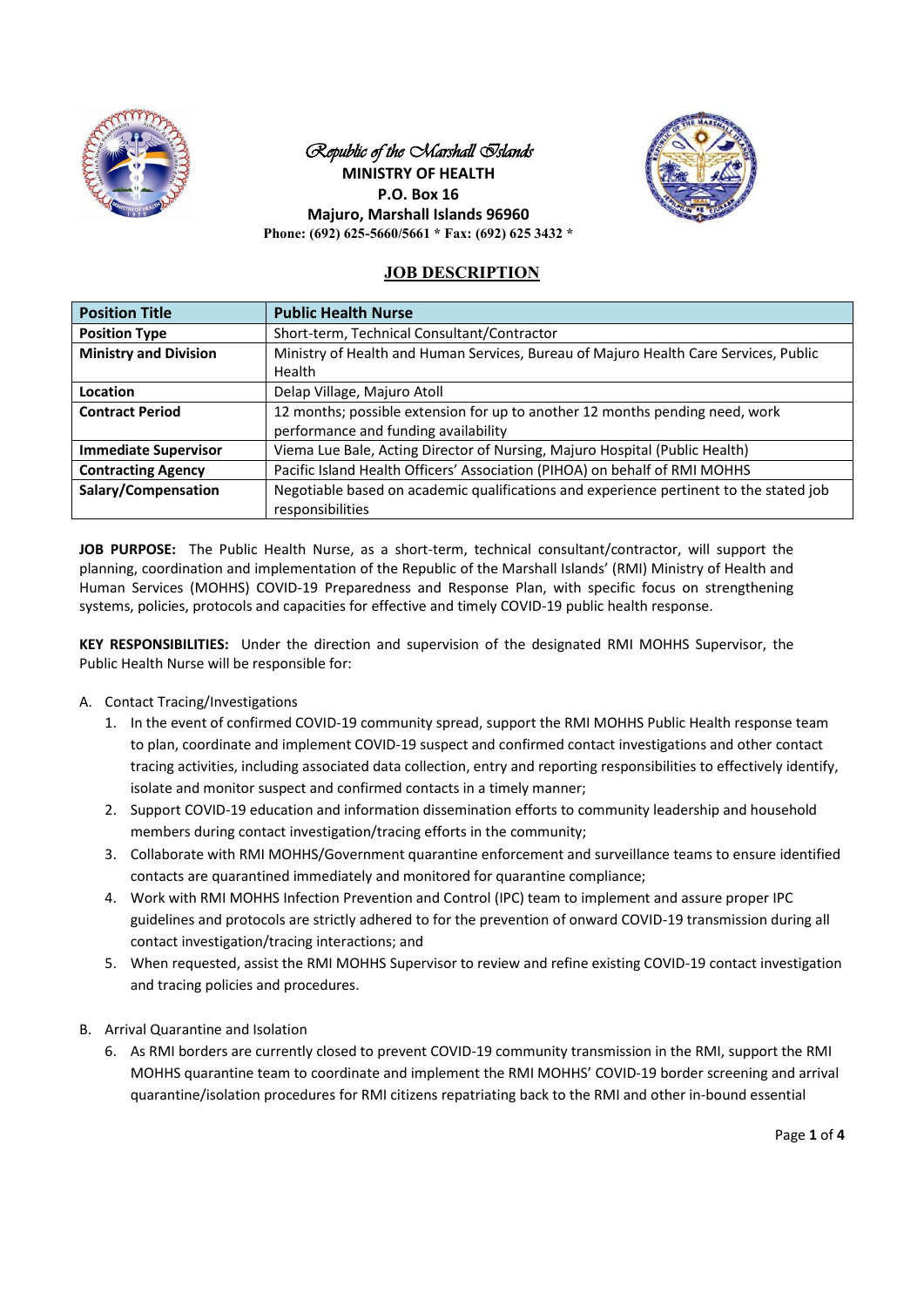workers, including COVID-19 screening and testing on arrival and during quarantine, monitoring adherence to quarantine/isolation requirements, and ensure IPC measures are implemented;

- 7. Support on-going COVID-19 education and information dissemination efforts to persons in quarantine/isolation, including distribution and correct use of PPEs; and
- 8. When requested, assist the RMI MOHHS Supervisor and quarantine team to review and refine existing COVID-19 arrival screening, quarantine and isolation policies and procedures.

## C. COVID-19 Vaccination

- 9. Support the RMI MOHHS immunization team to coordinate and implement RMI MOHH's COVID-19 vaccination plan, including monitoring and assuring cold chain requirements to maintain vaccine integrity, registering patients and administering COVID-19 vaccinations, and assisting with data collection and entry; and
- 10. Support RMI MOHHS pubic information and other information dissemination efforts to government officials and community members to encourage vaccine participation.

### D. Other

- 11. As needed and requested, support the RMI MOHHS Supervisor to conduct in-service trainings and other coaching/mentorship activities to local public health counterparts;
- 12. If needed, support the RMI MOHHS Supervisor and Public Health team to compile and report on COVID-19 public health efforts and progress to RMI MOHHS' Senior Leadership Team and National COVID-19 Response Task Force; and
- 13. Any other duties as assigned by the designated RMI MOHHS Supervisor in line with the core duties and responsibilities of this position.

### **Key Deliverables:**

- 1. 100% of suspected and/or confirmed COVID-19 cases are investigated and all high-risk contacts identified and referred for testing in a timely manner; and, as needed, referred onward to quarantine, isolation or further medical assessment/treatment per RMI MOHHS COVID-19 guidelines
- 2. Contract investigation and tracing guidelines/protocols reviewed and updated based on current evidence-base
- 3. 100% adherence to border screening and quarantine/isolation testing and quarantine/isolation protocols of repatriated RMI citizens and essential workers to mitigate likelihood of community spread
- 4. COVID-19 border screening and quarantine/isolation policies, procedures and guidelines reviewed and updated based on current evidence-base
- 5. Number of individuals fully immunized for COVID-19
- 6. RMI MOHHS leadership and National COVID-19 Response Task Force fully informed of COVID-19 public health response status and progress

## **DESIRABLE REQUIREMENTS:**

#### **Qualification:**

- 1. Minimum of a Bachelor's degree in Nursing, or Public Health Nursing, from an accredited tertiary institution; Master's-level degree in Nursing preferred, but not required
- 2. Current Nursing License from a recognized certification body
- 3. Valid CPR (Cardiopulmonary Resuscitation) Certificate from recognized certification body

#### **Skills:**

- 1. Minimum of 5 years working experience in public health nursing, with practical experience in limited-resource settings preferred;
- 2. Demonstrated advanced knowledge of practical nursing competencies and application of evidence-based, bestpractice public health nursing approaches and strategies;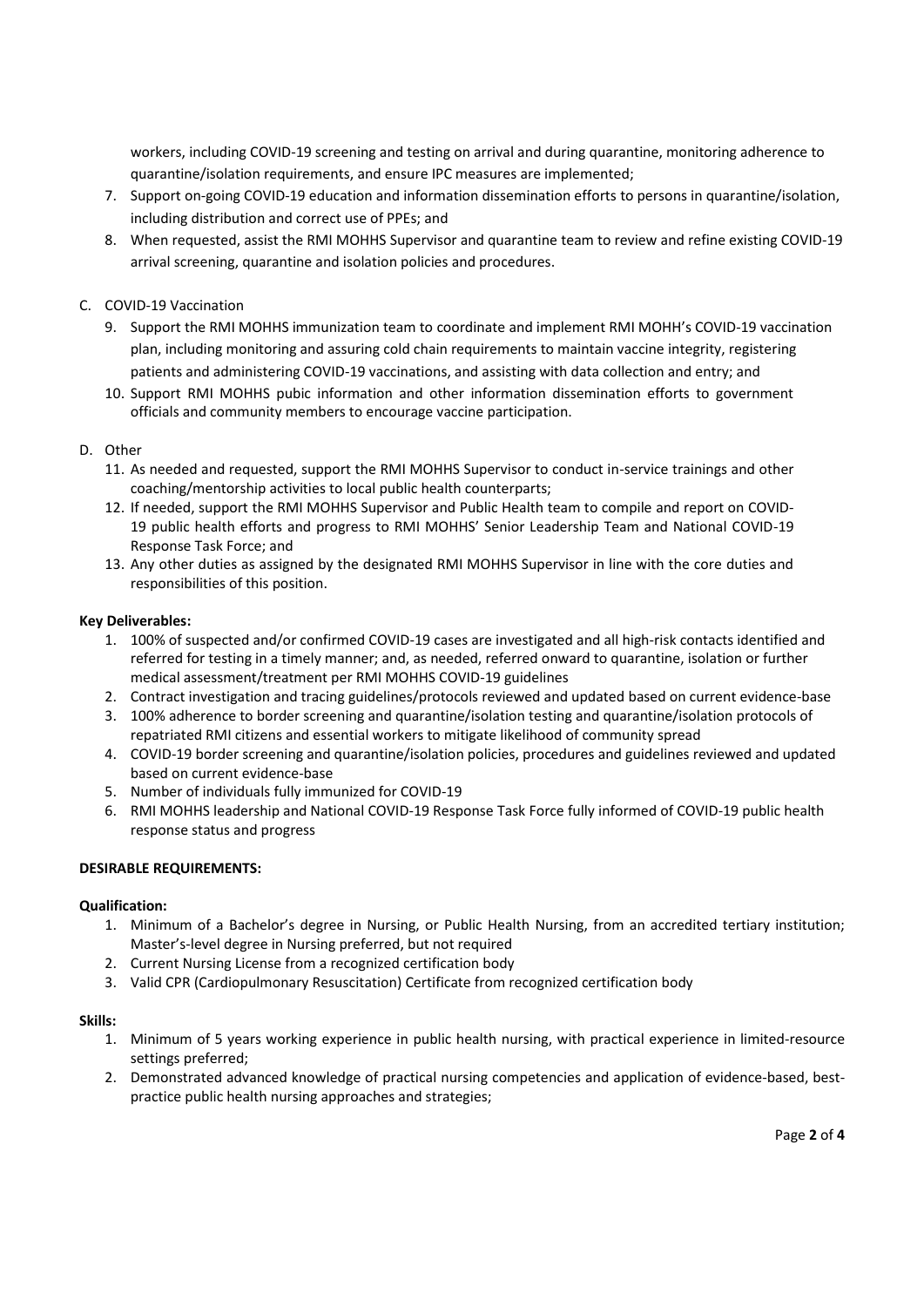- 3. Must have demonstrated high-level interpersonal skills and ability to facilitate effective communication amongst staff, patients and partner organizations;
- 4. Must have advanced computer and English speaking/writing skills given the intensity for timely and effective communication requirements of the position;
- 5. Must have excellent observational skills, attention to detail and able to demonstrate high-level critical-thinking and effective decision-making;
- 6. Must be self-motivated, disciplined and able to operate with limited supervision;
- 7. Must demonstrate compassion, patience and ability to adapt to less-than-ideal and intense working conditions, and working with populations from diverse cultures, languages, religious practices and values;
- 8. Demonstrated ability to work collaboratively with other healthcare professionals and external technical partners in a team-based environment;
- 9. Must have valid passport to be able to travel domestically and internationally; and
- 10. When requested, must be able to submit to a Background Check for verification of good standing.

#### Other Requirements:

1. If relevant to the position, must be able to be able to submit for a Certificate or License of Professional Practice from the RMI MOHHS' Medical Certification and Licensure Board prior to contract execution. This Certificate/License of Practice must be maintained in good standing throughout the contract performance period. Failure to do so may result in immediate termination.

### **Other Information/Benefits:**

- In addition to a competitive negotiated, flat-rate monthly base compensation, the successful candidate will be provided up to, but not exceeding, USD 1,500 in monthly housing allowance paid directly to the owner upon receipt of executed rental (housing) contract. Any rental expenses beyond USD 1,500 will be at the expense of the candidate.
- x The candidate will be eligible for certain reimbursable expenses upon submission of proper receipt and payment documentation, including up to but not exceeding, USD 40 per month in local transportation (fuel, taxi, or car rental) expenses, and up to but not exceeding USD 200 per month in local communication expenses (internet/cell cards or wifi/mifi installation and usage fees). Any expenses incurred beyond these ceilings will be at the expense of the candidate.
- All other office and program supplies needed to conduct required work will be provided by PIHOA and the RMI MOHHS, including, but not limited to a laptop and relevant software subscriptions and laptop accessories and general office supplies (PIHOA) and office space (RMI MOHHS).
- All international travel expenses between candidate's home base and duty station will be fully covered by PIHOA using the most economically and direct travel routes (coach class), including any required transit accommodation and related expenses (ground transportation to/from airport and transit hotel) and transit daily subsistence allowance per PIHOA's Travel Policy, at start and conclusion of contracted performance period. Any accompanied luggage/cargo, or excess weight expenses and travel insurance fees may be eligible for reimbursement upon submission of proper expenses receipts from the airline and travel insurance provider. Any local, domestic travel required in the conduct of work within the RMI will be covered by the RMI MOHHS. All other travels not associated with contracted work will be at the expense of the candidate.
- Aside from what is stated above, no other benefits will be provided by PIHOA or the RMI MOHHS. Any medical or other insurance expenses, local and home base taxes will be the responsibility of the candidate. PIHOA, however, will maintain some funds under its sub-contract with the RMI MOHHS to support any, upfront expenses for emergency, medical evacuation, in the event such will be needed.
- At this time and until further notice, all successful candidates will have to undergo pre-departure and arrival quarantine and COVID-19 testing at designated RMI government quarantine facilities in Fiji or Hawaii, and on Majuro, RMI. All pre-departure and arrival quarantine-related expenses will be covered by PIHOA and the RMI Government.